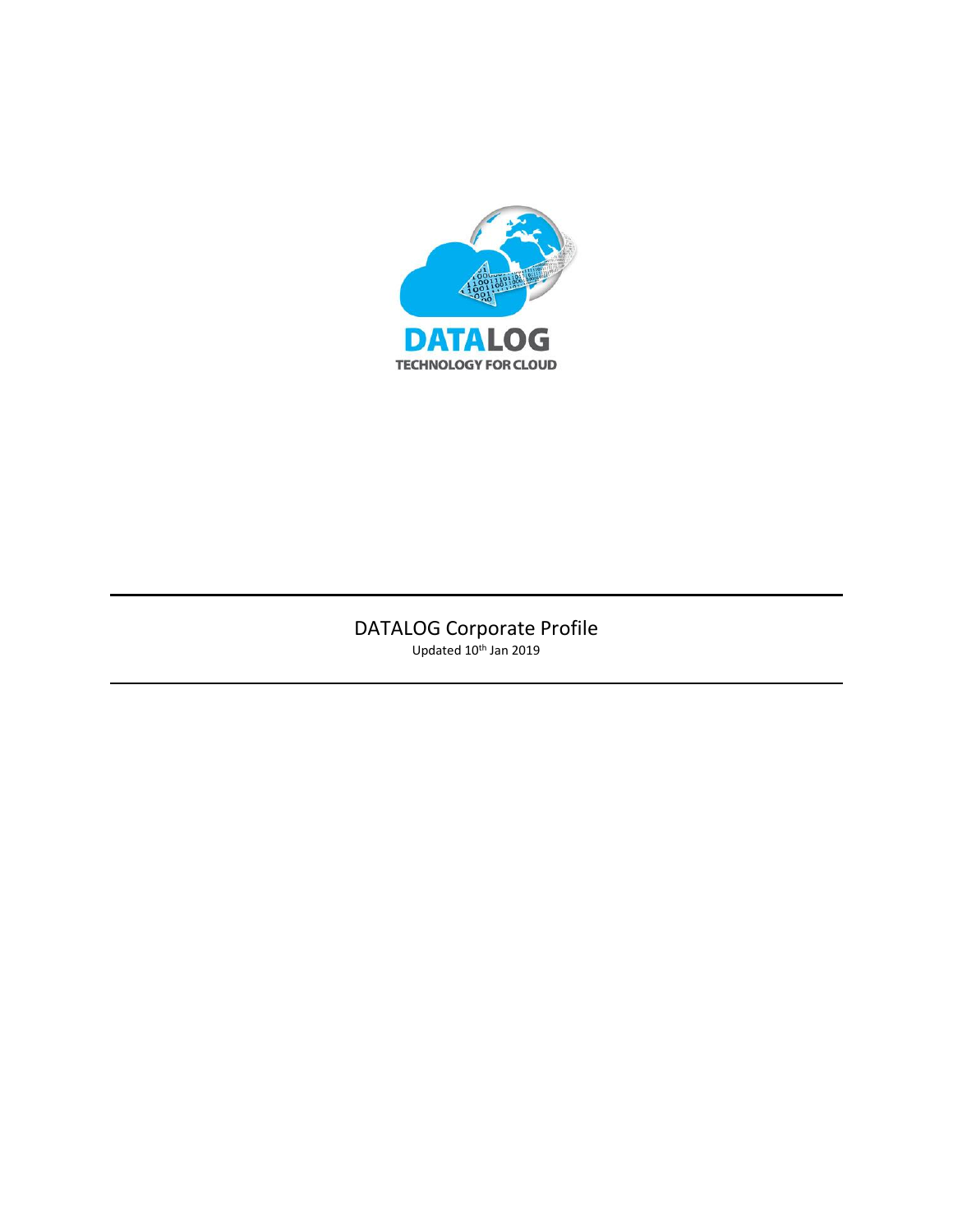

## **Introduction**

Founded by IT industry veterans in 2015, DATALOG is a boutique IOT Solutions and Services Company with offerings that cover all major market segments. DATALOG senior management team combined IT experience of 85+ years experience of both public sector and private sector clients allows us to handle any type of IT project. We have worked with major international IT vendors like IBM, SAP, Oracle, Microsoft, etc. and with large US Clients

## **International Vendor Solutions**

| Asea Brown Boveri - ABB                        | <b>Advanced Telemetry Solutions for Oil &amp; Gas</b> |
|------------------------------------------------|-------------------------------------------------------|
| <b>Schneider Electric - Smart Power Meters</b> | <b>Remote Monitoring of electrical machinery</b>      |
| Voltronic – Inverters                          | <b>Solar and Energy Management Solutions</b>          |
| <b>SolarMax - Inverters</b>                    | <b>Solar and Energy Management Solutions</b>          |
| <b>ZKTeco</b>                                  | <b>Biometric Attendance and Access Solutions</b>      |
| <b>DYLOS</b>                                   | <b>Air Quality Measurement Systems</b>                |
| <b>Vertex</b>                                  | <b>Industrial Measurement &amp; Control Systems</b>   |
| <b>ACLAS - Weighing Scales</b>                 | <b>Industrial Weighing Solutions</b>                  |
| Int'l Products UK IP- Series                   | <b>Industrial Printers</b>                            |

**…… and the list is growing**

### **Major Customers**

| Young's Food           | Meat 1                                 | <b>Soorty Textile Mills</b> |             | <b>Pak OncoCare</b>        |                           |
|------------------------|----------------------------------------|-----------------------------|-------------|----------------------------|---------------------------|
| <b>NovoNordisk</b>     | <b>Institute of Bankers</b>            |                             | <b>OGDC</b> | <b>TCF</b>                 | <b>POL (Former Linde)</b> |
| <b>SARizviCo</b>       | <b>E-BiZ Solutions</b><br><b>Hands</b> |                             |             | <b>Al-Khidmat Hospital</b> |                           |
| Int'l Technology Group | <b>L2L Academy</b>                     |                             | Askari      | <b>HASCOL</b>              | and the list is growing   |

## **Our Product Offerings**

### **Latest German Technology – Sensor Based Data Collection System – Award Winning Product**

Data Logger device is installed at desired location along with a set of configurable sensors. User decides the number and types of sensors. Sensor data is collected and transmitted to local or cloud software via WiFi, LAN or GPRS connection of the customer. Authorized Users can then access this data from anywhere in the world. Parameters currently monitored by our data logging products include (but are not limited to):

- Temperature, Humidity at any location
- Water / Milk / Petrol or Fluid Level in any tank, well, canal or reservoir
- Voltage, Current, Energy flowing from generators / solar panels / UPS / HVAC / Control Panels, etc.
- Smoke Detection / Wet Floor / Air Flow sensing for warehouses, data centers
- Door Open / Close at any location; Item Count; Fan running or stopped;
- Air Quality, Weight, Gas Flow, Water Flow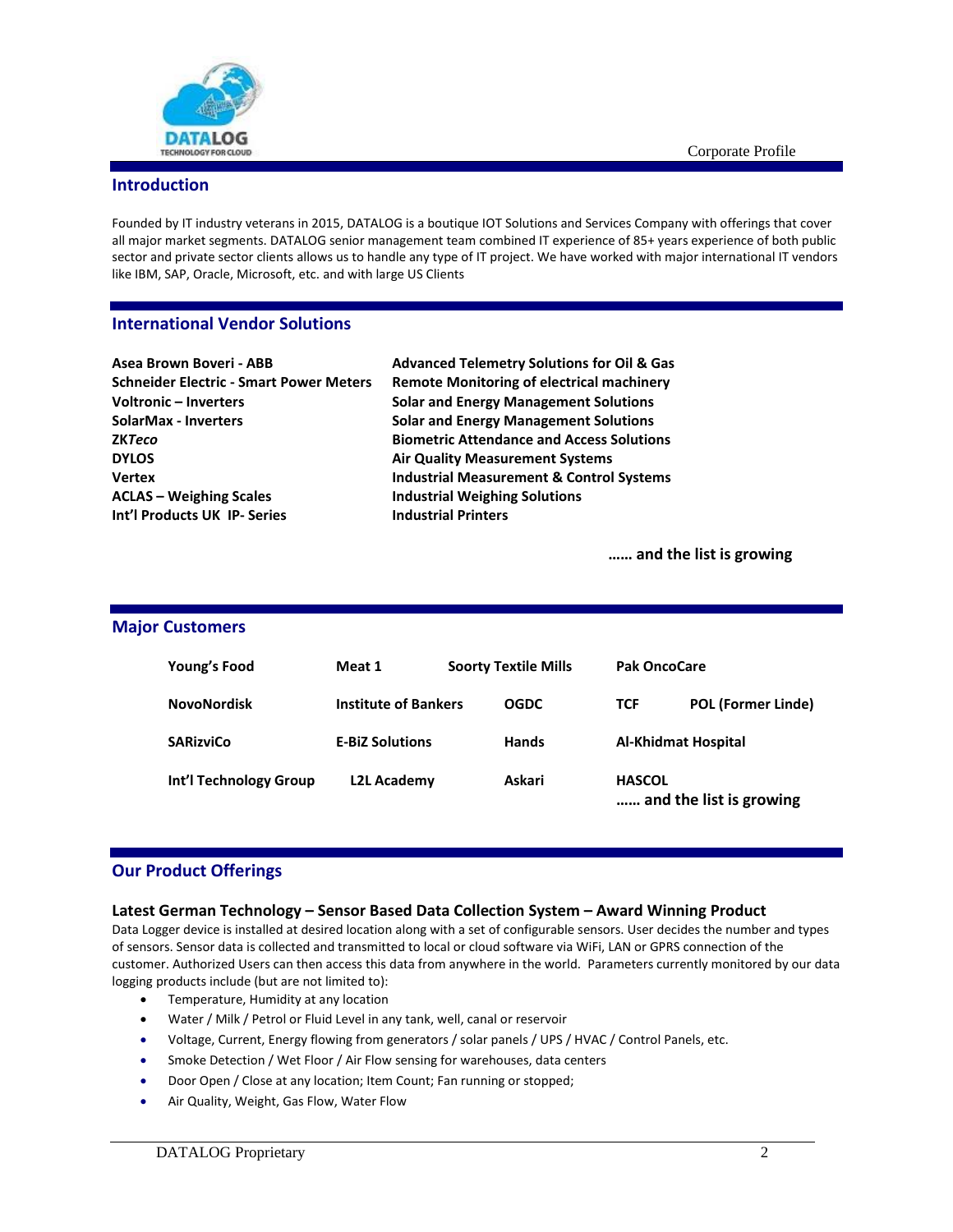

Corporate Profile

- Differential Air Pressure monitoring in Pharmaceutical and Food Companies
- **Connectivity with international data monitoring systems**

### **………. More sensor solutions are being added every month !!!**

Alert messages via email or SMS to assigned individuals so that they can take necessary actions onsite. It can also automatically operate devices such as motors, pumps, fans, heaters, etc. when user specified sensor levels are triggered. User's master security officer can add new authorized users for the company. Management can search historical data to see trends and analyze problem situations.

## **Our Software Offerings – All Software can be customized to customer needs**

**Stand Alone OR Cloud Based – Sensor Data Collection System – Any sensor, Anywhere, Any time Integration of Sensor Data with ERP – SAP, Oracle, Dynamics or other ERPs - SAAS to SAAS Management Dashboards – DATA Analytics for large volume sensor data**

**Real-Time Production Monitoring System – including Quality Management – rejects / avg. weight Real Time Weighing and Carton Printing**

**Attendance Management System – Real Time information: ' Who is Where now!' School Management System – Monitor Any school, Anywhere; Biometric Security for Students Solar Energy Monitoring 24 x 7 – any remote location, multiple inverters, weather data Auto Tank Gauging (ATG) System – for Petrol Pumps, Oil Marketing Companies, OGRA Real-Time Monitoring of Water – OH / UG Tanks, ponds, wells, canals; level, flow rate Real-Time Monitoring of SILOS – Wheat, Flour, Chemicals Real-Time Monitoring of GAS volume and flow rate – LPG, Oxygen, Air Hospital Management Information System – All departments** 

### **Key Public Sector Projects**

Govt. of Sindh , ICT Department – E-Governance and IT Road Map 2015-2020 Govt. of Pakistan, PPL – Process Re-engineering and SAP Implementation 2004 Govt. of Pakistan, Peoples Steel Mills – BPR and Oracle EBS Implementation 2008 Govt. of Pakistan, OGDC – Gas production monitoring in real time at remote fields 2017

### **Key Private Sector Projects**

IOT based monitoring systems at numerous clients in manufacturing and services sector Central Depository Company – Design and Setup of CDC Electronic Shares Depository Young's Food Pvt. Limited – Secondary Sales System Design & Implementation, with Dynamics AX integration

**Main Activities: IOT Solutions & Services**; IOT data Integration with ERP Systems. **Client base ==== Home ---> Small Medium Enterprises ---> Large Enterprises**

**Target Markets:** Cross Industry Solutions; Machine Integration; **'Internet of Things' Products**; "**We don't Make; we Integrate"**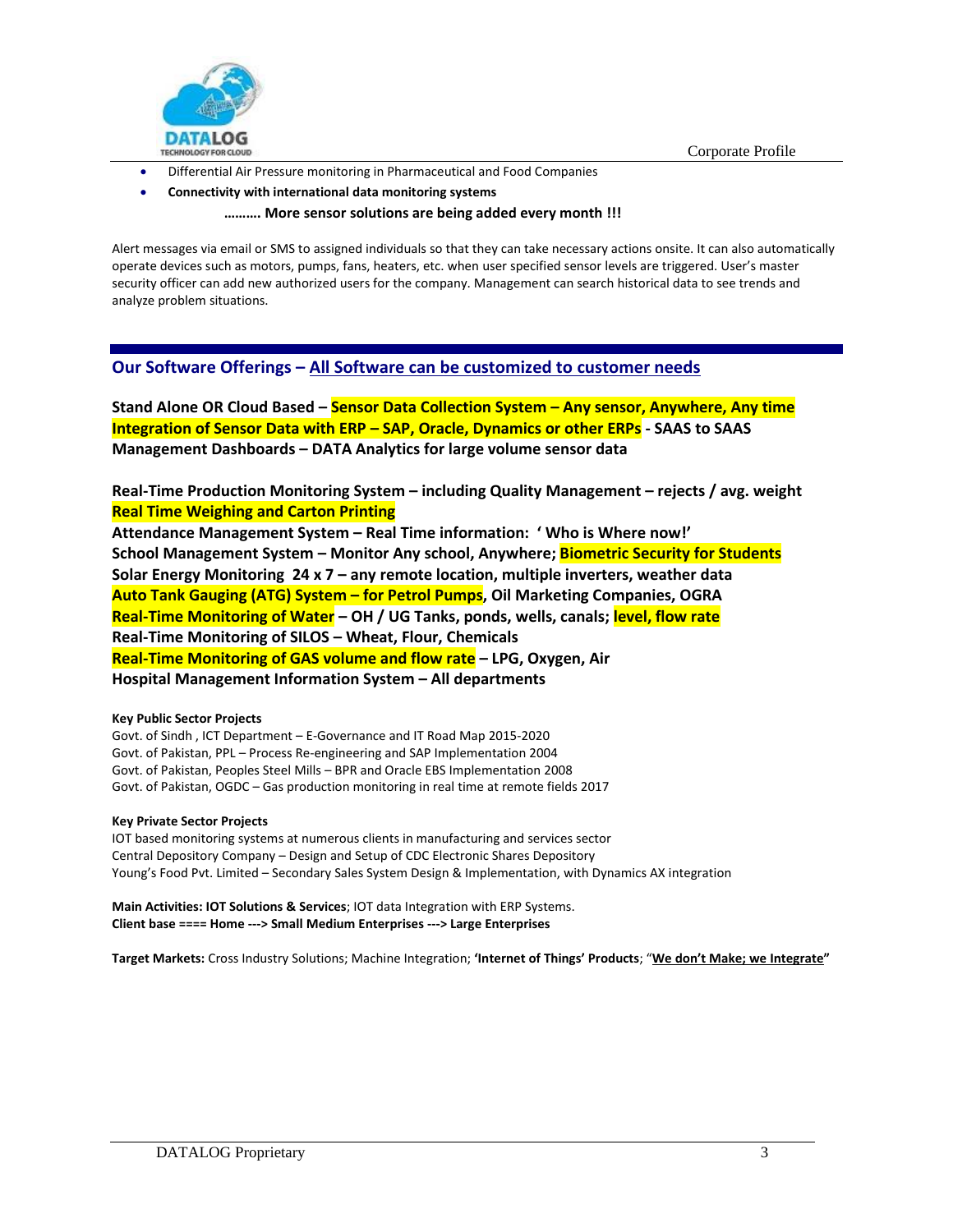



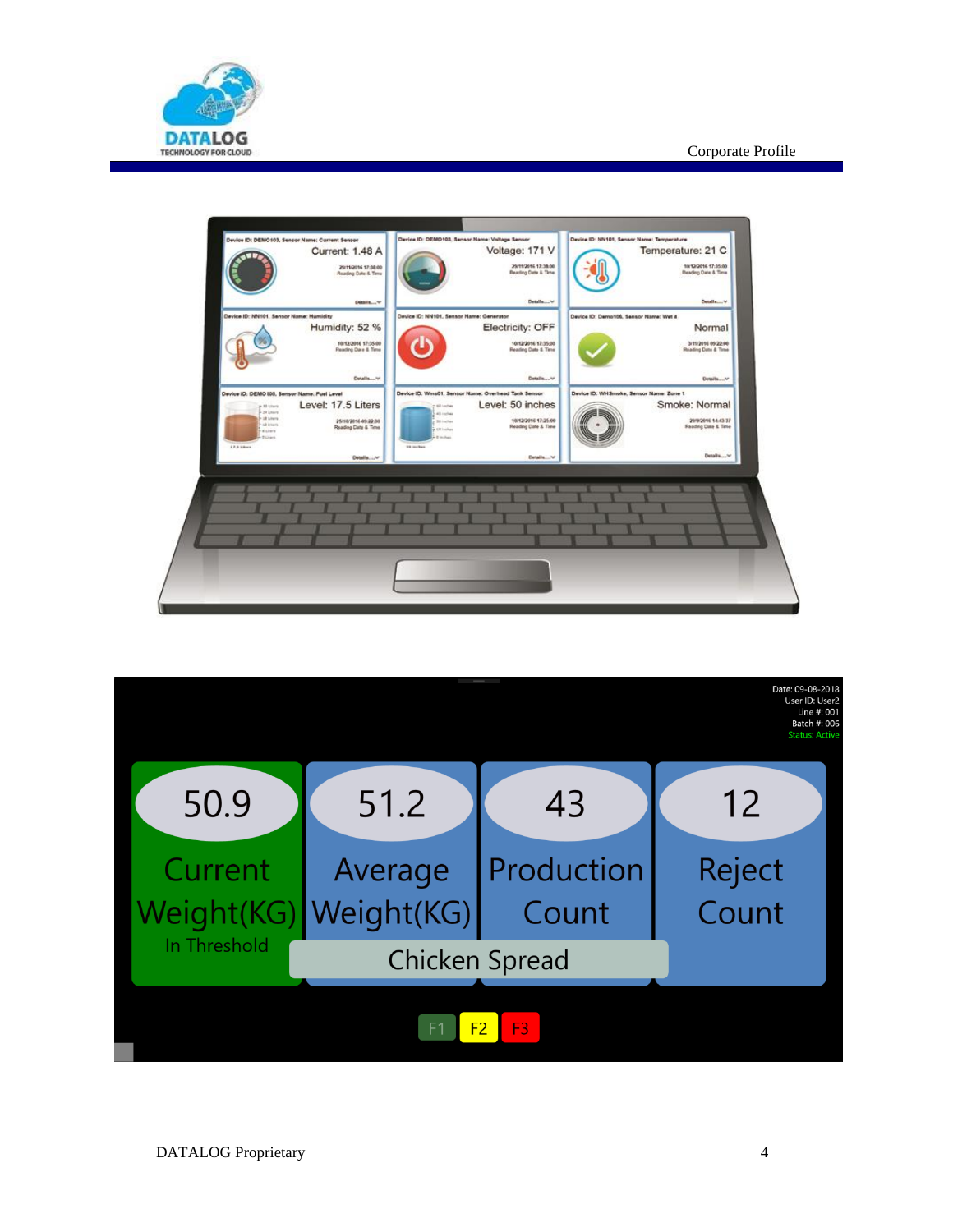

### Corporate Profile





# *Enterprise Application Integration (EAI)*

DATALOG offers EAI services to integrate process monitoring data with client ERP applications in healthcare and manufacturing sector. An example of this service could be to integrate quality measurements from plant machinery and reflect it on a production control dashboard in Dynamics, Oracle, SAP or healthcare ERP's.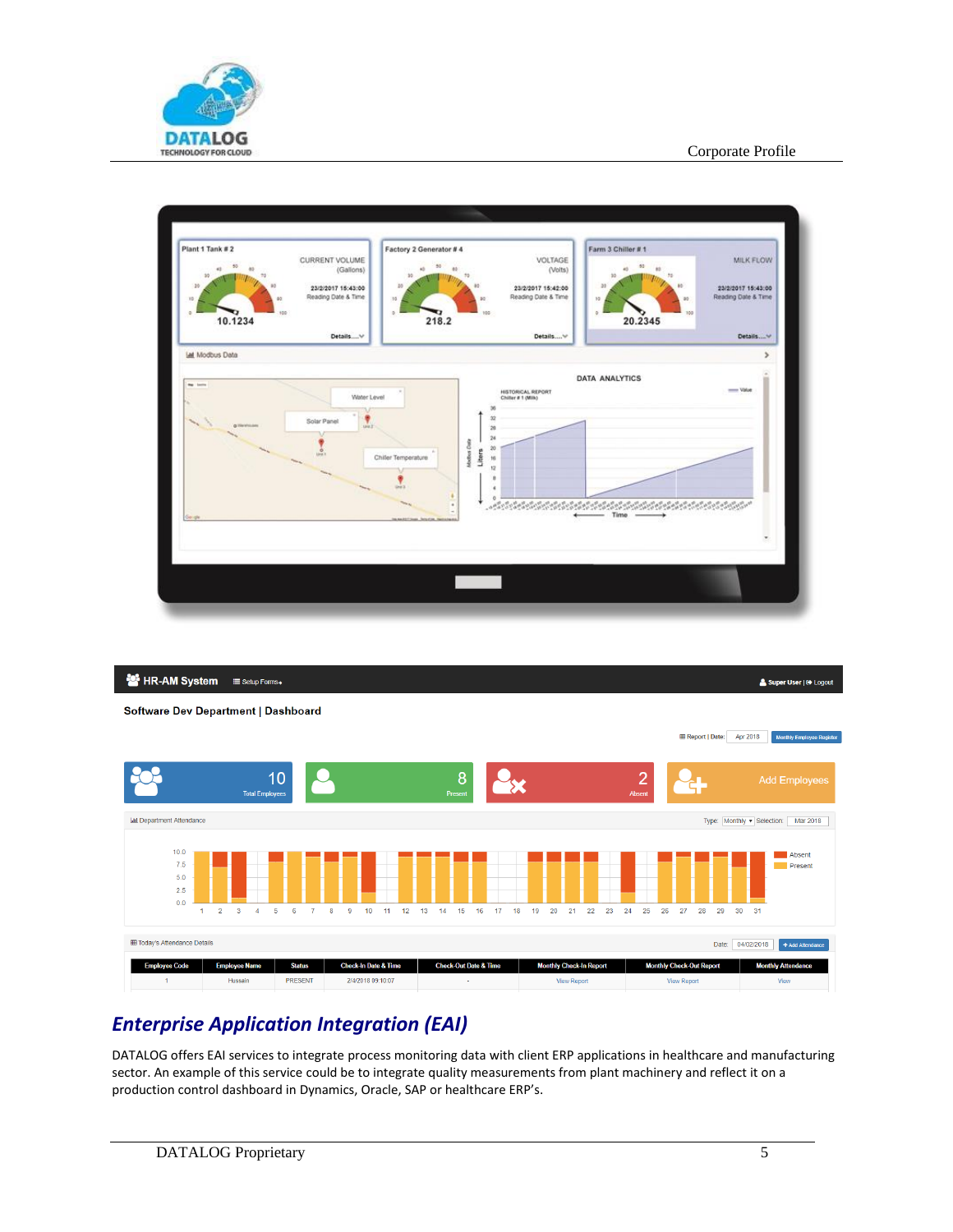

## *International Vendor Solutions*

DATALOG offers design and development services for multiple IT device integration in any sector. These could be remote telemetry systems, bar code and RFID solutions, biometric machines, and industrial automation products. Client requirements are translated into a custom product. In case the solution is available off the shelf DATALOG can act as a neutral solution adviser. We also team up with other vendors for customized end to end solutions.

## **DATALOG** *Management Team*

## *Humayun Qureshi, CISA - Director; IT & Business Consultant*

Over 49 year IT Career of which **31 years with IBM; C-level executive holding various** technical and group management positions; managed large software houses that exported to US market; as corporate trainer and faculty member trained thousands of students and executives. **Major IBM Projects:** PIA Reservation & Engg. Systems, CDC Concept, design and setup, First Master Card switch setup in South Asia, Urdu language on ATMs ; Branch Banking solution design and development, etc. Exceptional Achievement Award from IBM Europe **Major projects as IT Consultant:** PPL PRISM (BPR and SAP Implementation), PSM Oracle Manufacturing Apps.; Design and Development of: Manufacturing ERP at Zultec, Healthcare ERP at Prislogix (CureLogix) won PASHA ICT Award in 2008); Hi-Tech online Secondary Sales application design, development and national roll-out at Young's Food; HMIS suite selection and implementation at Al-Khidmat Group of Hospitals; IT Strategic Plan development for FOTCO, Karachi Grammar School, E-Governance in Sindh, etc.

### **Project Manager Roles:**

PIA Worldwide Real-time Res Application Migration, CDC Company and Depository Solution Setup, IBA CCS setup; Complex ERP design, development and roll out for two software houses (Prislogix and Zultec); managed **CMMI Level 2** certification effort for Prislogix in 2008. 3 year IT Consultancy project at IT Department, Govt. of Sindh in June 2012-15 Conducted Assessment Study at all 52 departments and prepared IT Strategy and Road Map 2015-2020 for establishing E-Governance in Sindh.

--- Life Member IEEE; Member ISACA, PMI; Member Executive Committee SEW, Director First Paramount Modaraba

## *Syed Amir Ali - Director R&D, Serial Entrepreneur*

More than 23 years of experience as a hands-on, technically savvy and innovative information technology professional. Demonstrated entrepreneurial skills, co-founded more than one IT venture. Specialization in measurement and control systems, have designed, developed and marketed several solutions for data acquisition. Have extensive exposure to SMS based mobile applications. Have developed business applications for various verticals such as education, pharmaceuticals, airlines and telecom industries.

### **Professional Experience**

- A5 Solution (CEO 01/2011 to date) Involved in company operations of (10 Employees) from Product development to sales and marketing, headed the Hardware and Software division of company including HR management and reported to Chairman.
- Emerging Visions (Co-Founder & Head of IT 05/2003 12/ 2010) Software development of HYBRID Solutions for numerous clients
- Liberty Mills (04/2001 04/2003) In-house IT system analysis, development and system support activities
- Dadabhoy Cement Industries (Factory IT Head 05/1993 03/2001) Development , support and maintenance of existing applications

### **Projects Accomplished**

- GSM and WLL Customer Call Centre Software; Data Acquisition Solution (DAS/DAQ); SMS Server
- Flight Cancellation Alerts via SMS; Video Archive Manager , Seismic Shock Analyzer ; GPS Tracking Suite; Motor Bike Security Solutions, Generator Monitoring System for Standard Chartered Bank and PTCL
- Star Track Boats Navigation System ; CNIC Collection Suite for Ufone's Authorized Agent E-Square
- Tracking Solution for Teltonika and Other reputed Tracking devices being used by reputable tracking cos.
- Asset Tracking Solution for Coca Cola; RFID Based asset tracking solution for Saudi Arabia Client
- School Management Suite for O/A level System, Pharmaceutical Call reporting System for GSK and AGP.

## *Ashir Ahmed- Director and CEO*

26+ years of experience developing and managing IT solutions for overseas clients. I have managed software development teams to the tune of 100 people at a time. I have extensive experience of working on-site with clients in USA, UK and Japan and have managed off-shore software development projects for fortune 100 clients such as Cable & Wireless, MCI, Phillips etc. I have worked in capacities spanning a software